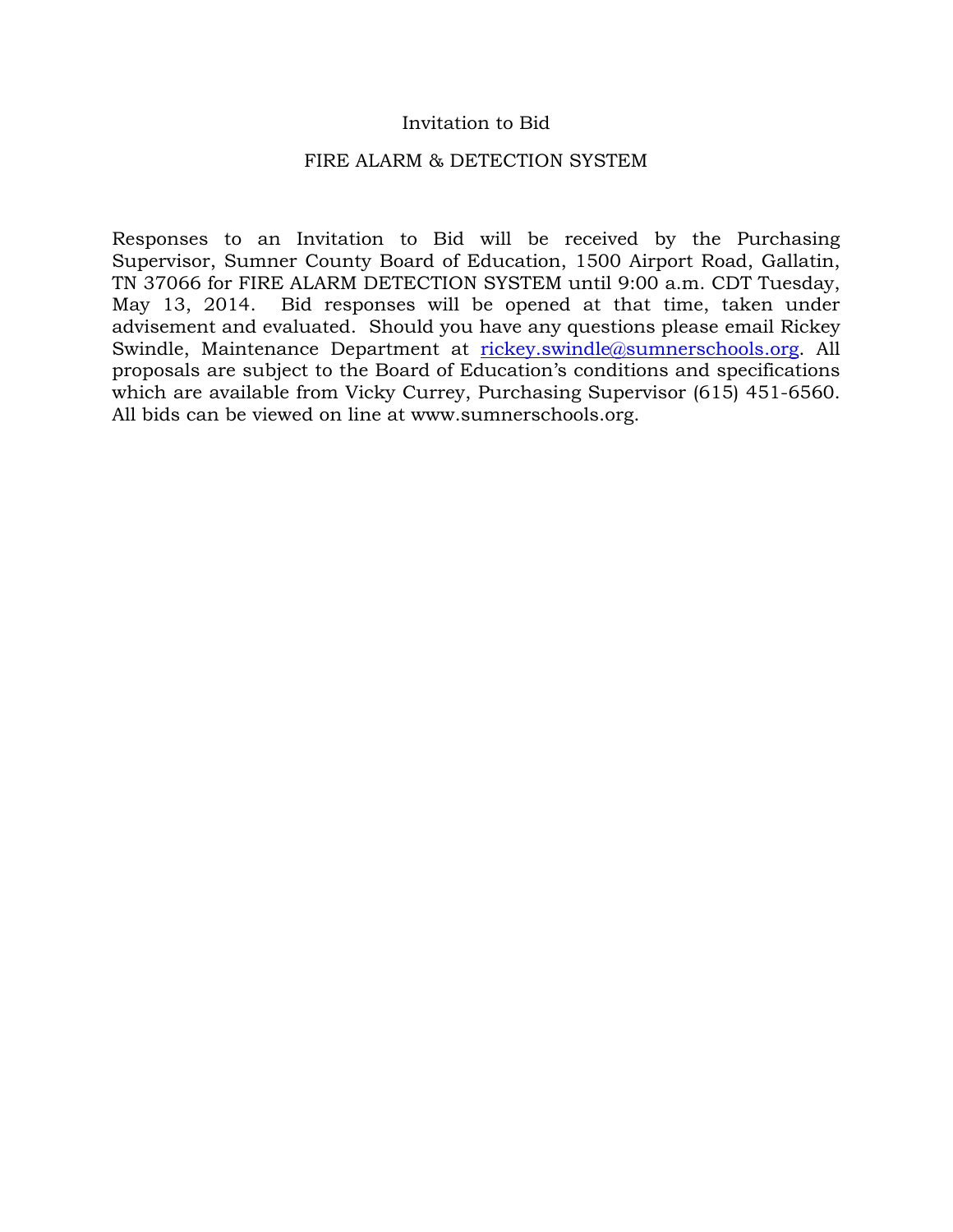# **FIRE ALARM AND DETECTION SYSTEM**

The Sumner County Board of Education, herein known as "School System", is soliciting bids for the replacement of the fire alarm systems at Beech High and Beech High-Annex. The project shall be turnkey. Contractors bidding on this project must list any sub-contractors to be used.

#### **DESCRIPTION OF WORK**

Extent of fire alarm and detection system shall be as described in this specification and as required by code requirements. The contractor and equipment supplier shall review all specifications completely and be familiar with the requirements. All required components to cause operation of the system as specified shall be supplied and installed.

The system described in these specifications shall use digital transmissions between the CPU/transponder and the peripheral devices. Systems using non-digital technology as the principal means of supervision will not be considered as meeting the requirements of this specification. Analogue supervision of signaling devices and non-digital devices such as tamper switches and flow switches is acceptable.

The system shall conform to all applicable sections of the NFPA including, but not limited to, Sections 72-A,B,C,D,E,F and the Life Safety Code section 101, the National Electrical Code (NEC), Standard Building Codes, local codes, UL wiring criteria, Americans with Disabilities Act (ADA) and the directions of the State Fire Marshall.

The fire alarm contractor must be certified in accordance with Tennessee Alarm Contractors Licensing Act of 1991, TCA Title 62, Chapter 32.

#### **SUBMITALS**

The contractor shall submit to the School System information concerning the fire alarm and detection system. The information shall be sufficient to determine that all devices meet the requirements of this specification and to provide the School System with a record of the devices installed in the facility.

All information shall be submitted as one package in a (3)-ring binder or folder. No partial submittal will be accepted. The submittal shall include as a minimum the following:

Complete descriptive information and catalog data for each device in the system, including individual options added to the Fire Alarm Panel

- 1. Sequence of operation of the system.
- 2. Component wiring diagrams.
- 3. System wiring diagrams shown on a floor plan of the project. The plan shall show wire counts and types of wiring in each conduit. Floor plans of the school will be made available at the Larry Riggsbee Building, 1500 Airport Road, Gallatin, TN 37066 for reviewing.
- 4. Battery sizing and recharging information and calculations.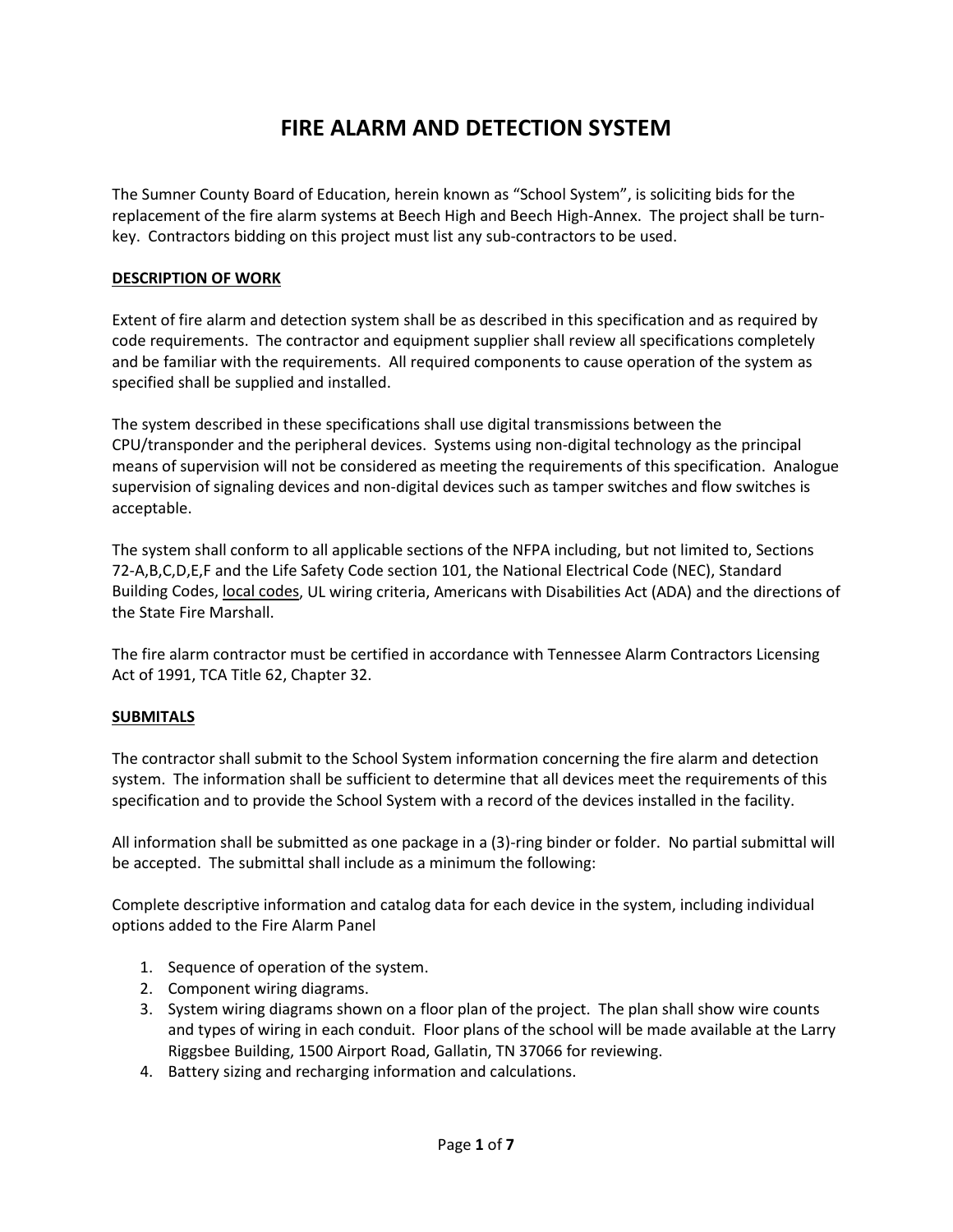### **ACCEPTABLE MANUFACTURERS**

Subject to compliance with requirements, manufacturers offering products which may be incorporated in the work include, but are not limited to, the following:

Simplex Time Recording Co. Notifier Gamewell Edwards

The School System shall have sole authority to determine specification compliance.

#### **QUALITY ASSURANCE**

Each and all items of the fire alarm system shall be listed as a product of a SINGLE fire alarm system manufacturer under the appropriate category by the Underwriters' Labratories, Inc. (UL) and shall bear the "UL" label. All control equipment is to be listed under UL category UOJZ as a single control unit. Partial listing will NOT be acceptable.

The equipment and installation supervision furnished under this specification is to be provided by a supplier who has been engaged in production of this type (software driven) of equipment for at least ten (10) years, and has a fully-equipped service organization within seventy (70) miles of the installation.

The system controls shall be UL listed for Power Limited Applications per NEC 760. All circuits must be marked in accordance with NEC article 760-23.

#### **POWER REQUIREMENTS**

The control panel shall receive 120 VAC power via a dedicated, fused, disconnect circuit.

The system shall be provided with sufficient battery capacity to operate the entire system upon loss of normal 120 VAC power in a normal supervisory mode for a period of twenty four (24) hours with five (5) minutes of alarm indication at the end of this period or as required.

Circuits requiring system operating power shall be 24 VDC and individually fused at the control panel.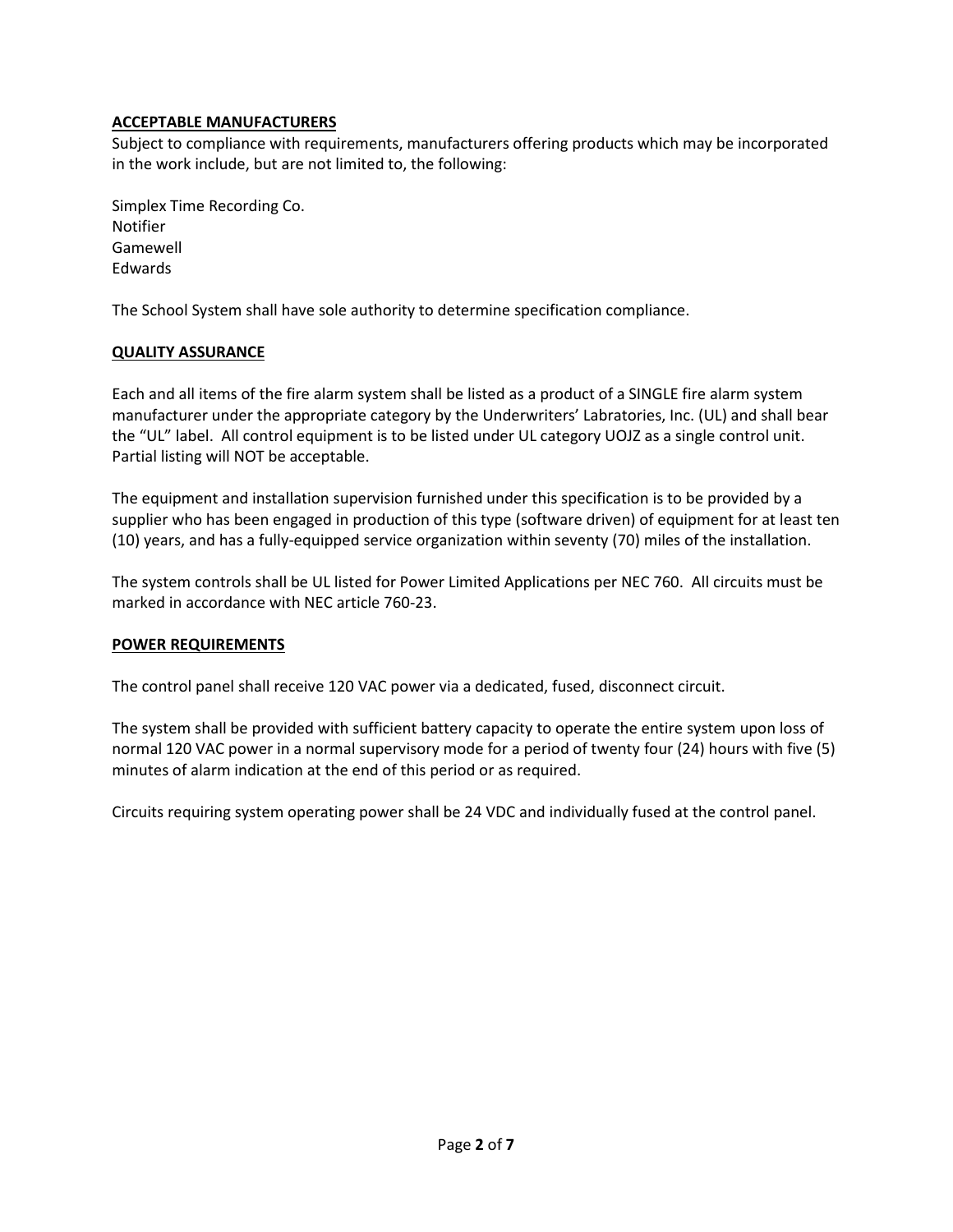### **SYSTEM OPERATION**

Each component of the fire alarm system shall be supervised for improper operation including open or short circuits by the fire alarm panel. The fire alarm panel shall also supervise itself for low battery voltage and loss of normal building power. Upon any of the above conditions, the trouble indicator on the fire alarm panel shall indicate the improper status by both an audible and visual sign. The audible indication shall continue until the condition is acknowledged by an operator at the fire alarm panel. Visual indication shall continue until the trouble condition is corrected.

Upon confirmation of an alarm from any initiation device, the following functions shall be performed without delay:

- 1. All alarm signaling devices shall sound until silenced by an operator at the fire alarm panel or after ten (10) minutes of operation. Silencing signals shall not prevent the signals from sounding on a subsequent alarm.
- 2. Display an alarm status on the alphanumeric display of the fire alarm panel and sound an audible signal at the panel. Signal shall sound until alarm is acknowledged by an operator.
- 3. Shut down all required air handling units. All smoke dampers shall be closed and the smoke removal system shall be activated.
- 4. Cause doors held open electronically to close without time delay.
- 5. Send signal to the School System's designated monitoring system indicating an alarm condition via two (2) distinct and direct analogue telephone lines supplied by the School System.

#### **FIRE ALARM CONTROL PANEL**

The control panel shall have a minimum of 500 active points, capable of supporting alarm initiating appliances and alarm indicating appliances as required in these specifications.

The control panel shall be software programmable via the front panel for input/output functions and shall contain a historical event log.

Control panel status and custom labels shall be displayed by an alphanumeric LCD display (80 characters). Front panel switches shall provide control and programming. Displayed information indicates which zones are in alarm, supervisory, or trouble and also indicates additional panel status such as auxiliary output per zone, low battery, ground fault, and other pertinent information.

A system Walk Test operation shall be included that will allow the system to be tested by a single person.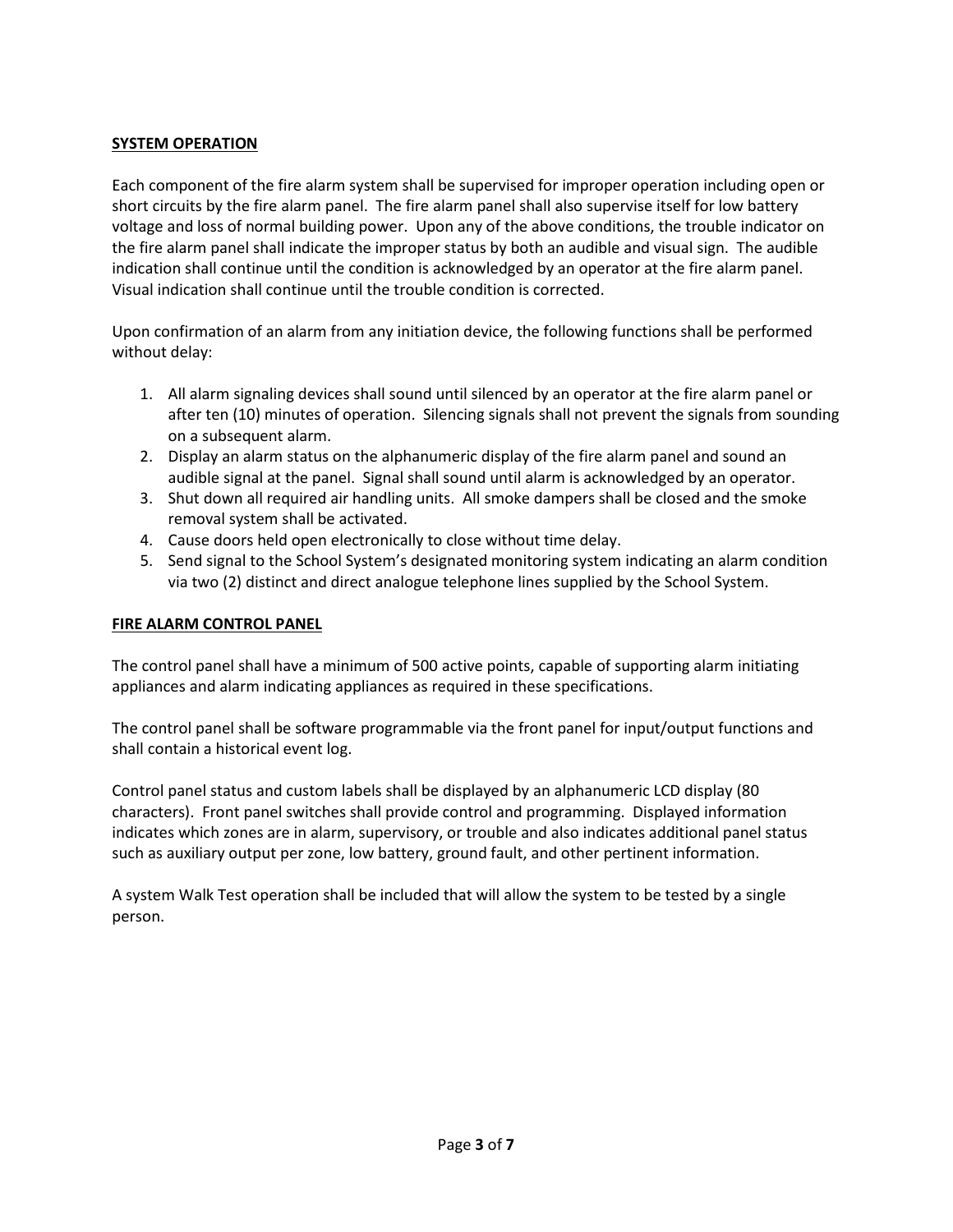### **SYSTEM INSTALLATION AND WIRING**

Provide and install the system in accordance with the specifications, all applicable codes and the manufacturer's recommendations. All wiring shall be installed in strict compliance with all the provisions of NEC Article 760 A and C, Power-limited Fire Protective Signaling Circuits or if required may be reclassified as non-power limited and wired in accordance with NEC Article 760 A and B. Upon completion, the contractor shall so certify in writing to the School System.

All junction boxes shall be sprayed red and label "Fire Alarm". Wiring color code shall be maintained throughout the installation.

#### **SYSTEM TESTING**

The completed system shall be fully tested by the contractor and the Manufacturer's NICET CERTIFIED technical representative in the presence of the School System's representative. Upon completion of a successful test, the contractor shall so verify in writing to the School System.

The following test shall be performed by the Fire Alarm Manufacturer's authorized representative. Each and every device shall be tested for its' intended function. Verify that each device is located in its' appropriate location. Written verification of this test shall be provided to the School System. This test shall be performed in accordance with NFPA 72 National Fire Alarm Code, latest edition.

The fire alarm supplier shall own and maintain a smoke detector analyzer for on-site sensitivity testing of smoke detectors per NFPA. The analyzer shall be made available to the School System for such tests.

#### **SYSTEM SERVICE REPORT**

The system's supplier must employ factory trained technicians and maintain a service organization within seventy (70) miles of the job site. This organization must have a minimum of ten (10) years selling and servicing fire alarms.

#### **TRAINING AND INSTRUCTION**

The fire alarm contactor and a factory trained representative shall provide personalized instruction to the School System on a date following the certified testing. The training shall include required maintenance of the system, proper use of the system, troubleshooting rules, and programming.

The contractor shall supply to the School System one (1) approved copy of the fire alarm submittal and two (2) complete sets of O&M (Operating and Maintenance) instructions for each device in the system. This submittal shall include an as-built, point-to-point wiring diagram of the system.

The fire alarm contractor shall provide the School System with programming software that is Window's based and interconnect cable for programming.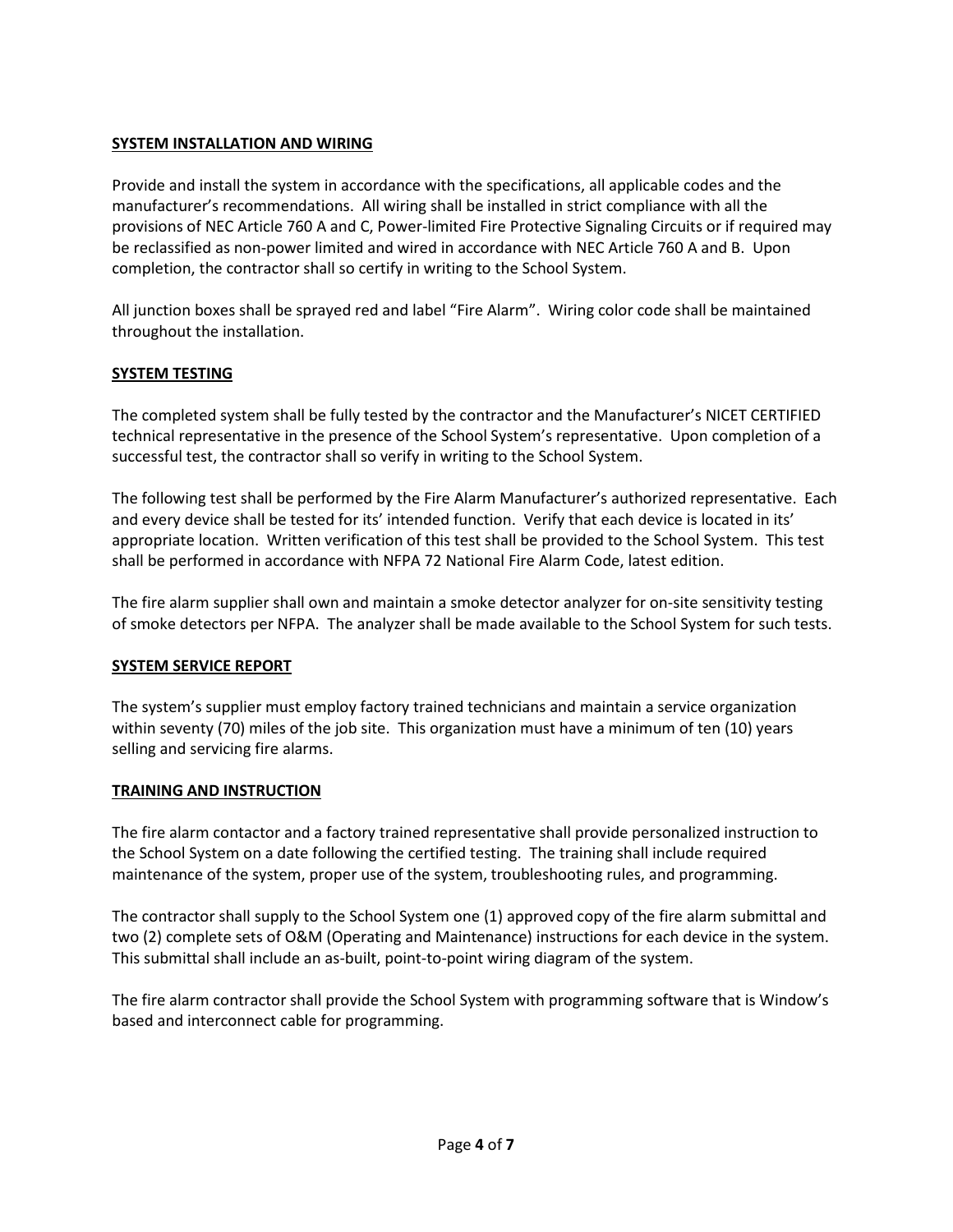#### **WARRANTY**

The equipment and wiring shall be warrantied to be free from electrical and mechanical defects for a period of one (1) year commencing with start-up and the School System's beneficial use of the entire system. Warranty shall include labor, travel time, and parts.

#### **JOBSITE LOCATION**

| Beech High               | Beech High - Annex       |
|--------------------------|--------------------------|
| 3126 Long Hollow Pike    | 3140 Long Hollow Pike    |
| Hendersonville, TN 37075 | Hendersonville, TN 37075 |

Contractors are approved to visit each jobsite. Contractors are required to sign-in at the front desk before conducting walk-thru of the location.

Questions or clarifications to any aspect of this document can be sent to [chris.harrison@sumnerschools.org.](mailto:chris.harrison@sumnerschools.org) Please allow twenty-four hours (24 hours) for responses. The deadline to submit questions is Wednesday, April 30, 2014 @ 1:00 p.m.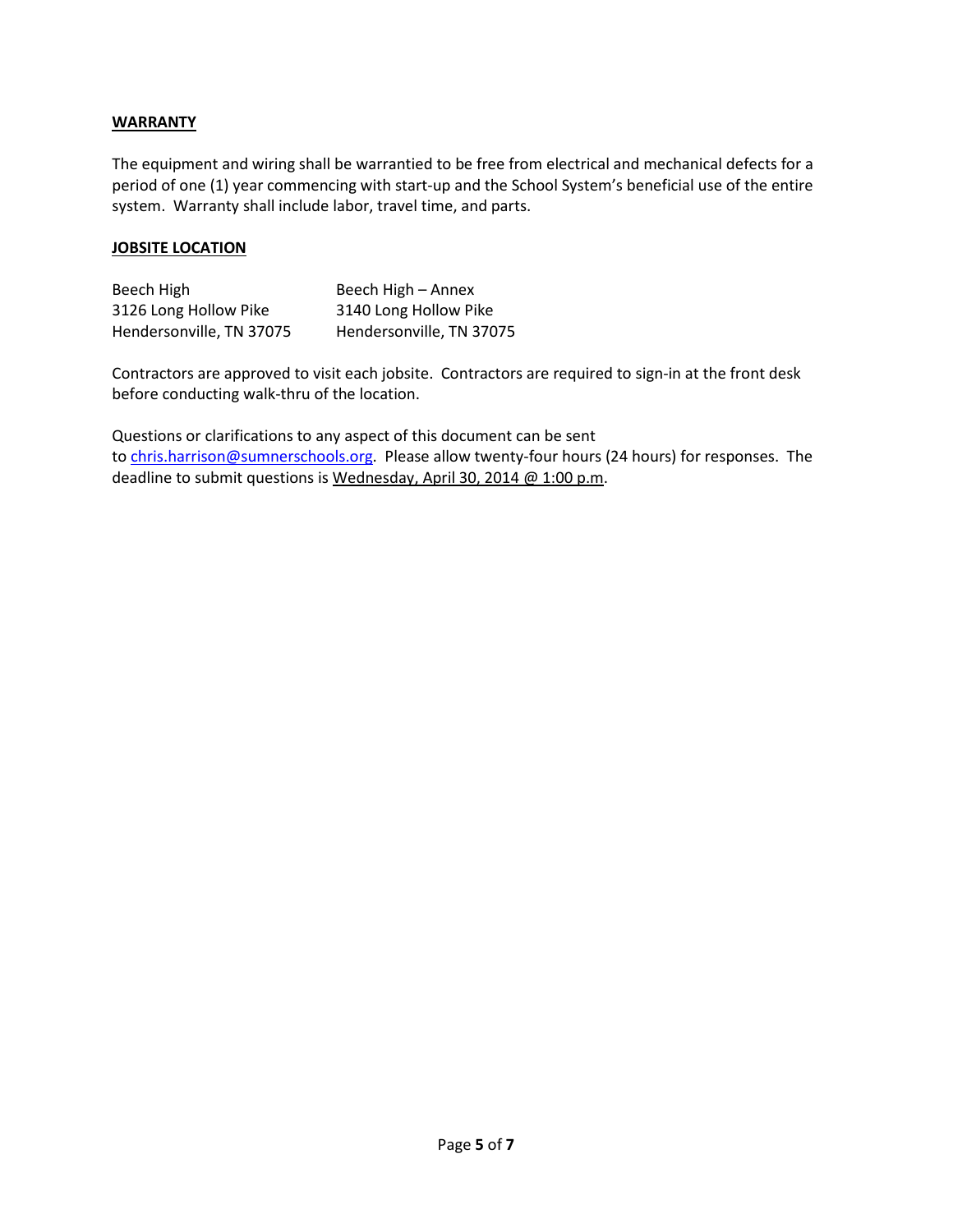# **Sumner County Board of Education**

Purchasing Department 1500 Airport Road Gallatin, TN 37066

| <b>COMPANY NAME</b>                         |                                                                                                                                                                                                                                                                                                                                                                     |                         |
|---------------------------------------------|---------------------------------------------------------------------------------------------------------------------------------------------------------------------------------------------------------------------------------------------------------------------------------------------------------------------------------------------------------------------|-------------------------|
| <b>ADDRESS</b>                              |                                                                                                                                                                                                                                                                                                                                                                     |                         |
|                                             |                                                                                                                                                                                                                                                                                                                                                                     |                         |
| <b>TELEPHONE</b>                            | <u> 1989 - Johann Stoff, deutscher Stoff, der Stoff, der Stoff, der Stoff, der Stoff, der Stoff, der Stoff, der S</u>                                                                                                                                                                                                                                               |                         |
| <b>EMAIL</b>                                |                                                                                                                                                                                                                                                                                                                                                                     |                         |
| <b>AUTHORIZED COMPANY</b><br>REPRESENTATIVE |                                                                                                                                                                                                                                                                                                                                                                     | <b>SIGNATURE</b>        |
| <b>AUTHORIZED COMPANY</b><br>REPRESENTATIVE |                                                                                                                                                                                                                                                                                                                                                                     | <b>PRINTED</b>          |
| <b>DATE</b>                                 |                                                                                                                                                                                                                                                                                                                                                                     |                         |
| <b>BID TITLE</b>                            | <b>Fire Alarm and Detection System</b>                                                                                                                                                                                                                                                                                                                              |                         |
| <b>DEADLINE</b>                             | Tuesday, May 6, 2014 @ 9:00 a.m.                                                                                                                                                                                                                                                                                                                                    |                         |
| <b>BID AMOUNT</b>                           | $\begin{picture}(20,10) \put(0,0){\vector(1,0){100}} \put(15,0){\vector(1,0){100}} \put(15,0){\vector(1,0){100}} \put(15,0){\vector(1,0){100}} \put(15,0){\vector(1,0){100}} \put(15,0){\vector(1,0){100}} \put(15,0){\vector(1,0){100}} \put(15,0){\vector(1,0){100}} \put(15,0){\vector(1,0){100}} \put(15,0){\vector(1,0){100}} \put(15,0){\vector(1,0){100}} \$ | <b>Beech High</b>       |
|                                             | $\frac{1}{2}$                                                                                                                                                                                                                                                                                                                                                       | <b>Beech High Annex</b> |
|                                             | <u> 1990 - Johann Barbara, martxa</u><br>\$                                                                                                                                                                                                                                                                                                                         | <b>Grand Total</b>      |
| <b>BID GOOD THRU</b>                        |                                                                                                                                                                                                                                                                                                                                                                     |                         |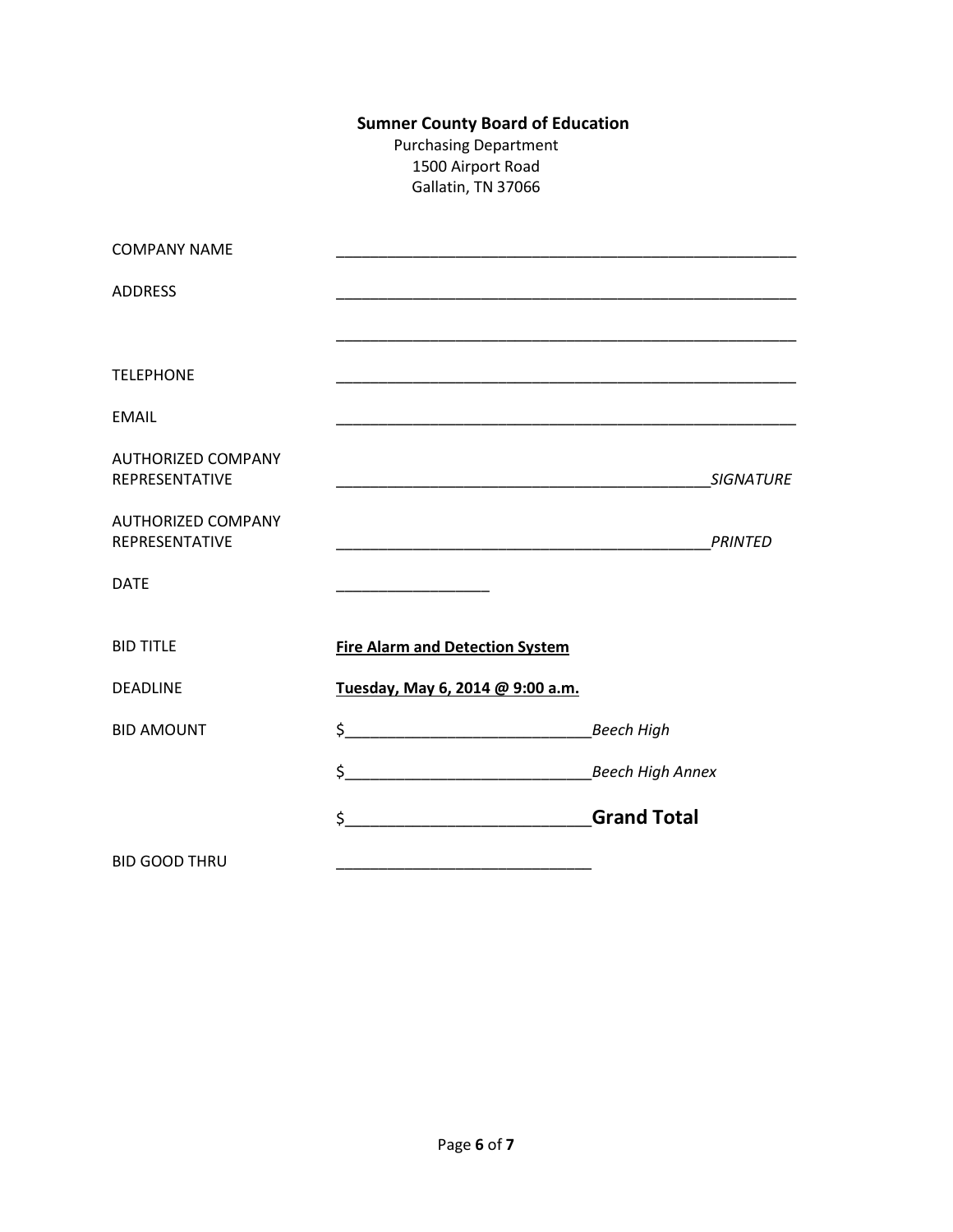# **Sumner County Board of Education**

Purchasing Department 1500 Airport Road Gallatin, TN 37066

| <b>COMPANY NAME</b>                                |                                                                                                                                                                                                                                                                                                                                                                     |                |
|----------------------------------------------------|---------------------------------------------------------------------------------------------------------------------------------------------------------------------------------------------------------------------------------------------------------------------------------------------------------------------------------------------------------------------|----------------|
| <b>ADDRESS</b>                                     |                                                                                                                                                                                                                                                                                                                                                                     |                |
|                                                    |                                                                                                                                                                                                                                                                                                                                                                     |                |
| <b>TELEPHONE</b>                                   |                                                                                                                                                                                                                                                                                                                                                                     |                |
| EMAIL                                              |                                                                                                                                                                                                                                                                                                                                                                     |                |
| <b>AUTHORIZED COMPANY</b><br><b>REPRESENTATIVE</b> |                                                                                                                                                                                                                                                                                                                                                                     | SIGNATURE      |
| <b>AUTHORIZED COMPANY</b><br><b>REPRESENTATIVE</b> |                                                                                                                                                                                                                                                                                                                                                                     | <b>PRINTED</b> |
| <b>DATE</b>                                        |                                                                                                                                                                                                                                                                                                                                                                     |                |
| <b>BID TITLF</b>                                   | Fire Alarm and Detection System - Beech High Annex                                                                                                                                                                                                                                                                                                                  |                |
| <b>DEADLINE</b>                                    | Tuesday, May 6, 2014 @ 9:00 a.m.                                                                                                                                                                                                                                                                                                                                    |                |
| <b>BID AMOUNT</b>                                  | $\begin{picture}(20,10) \put(0,0){\vector(1,0){100}} \put(15,0){\vector(1,0){100}} \put(15,0){\vector(1,0){100}} \put(15,0){\vector(1,0){100}} \put(15,0){\vector(1,0){100}} \put(15,0){\vector(1,0){100}} \put(15,0){\vector(1,0){100}} \put(15,0){\vector(1,0){100}} \put(15,0){\vector(1,0){100}} \put(15,0){\vector(1,0){100}} \put(15,0){\vector(1,0){100}} \$ |                |
| <b>BID GOOD THRU</b>                               |                                                                                                                                                                                                                                                                                                                                                                     |                |